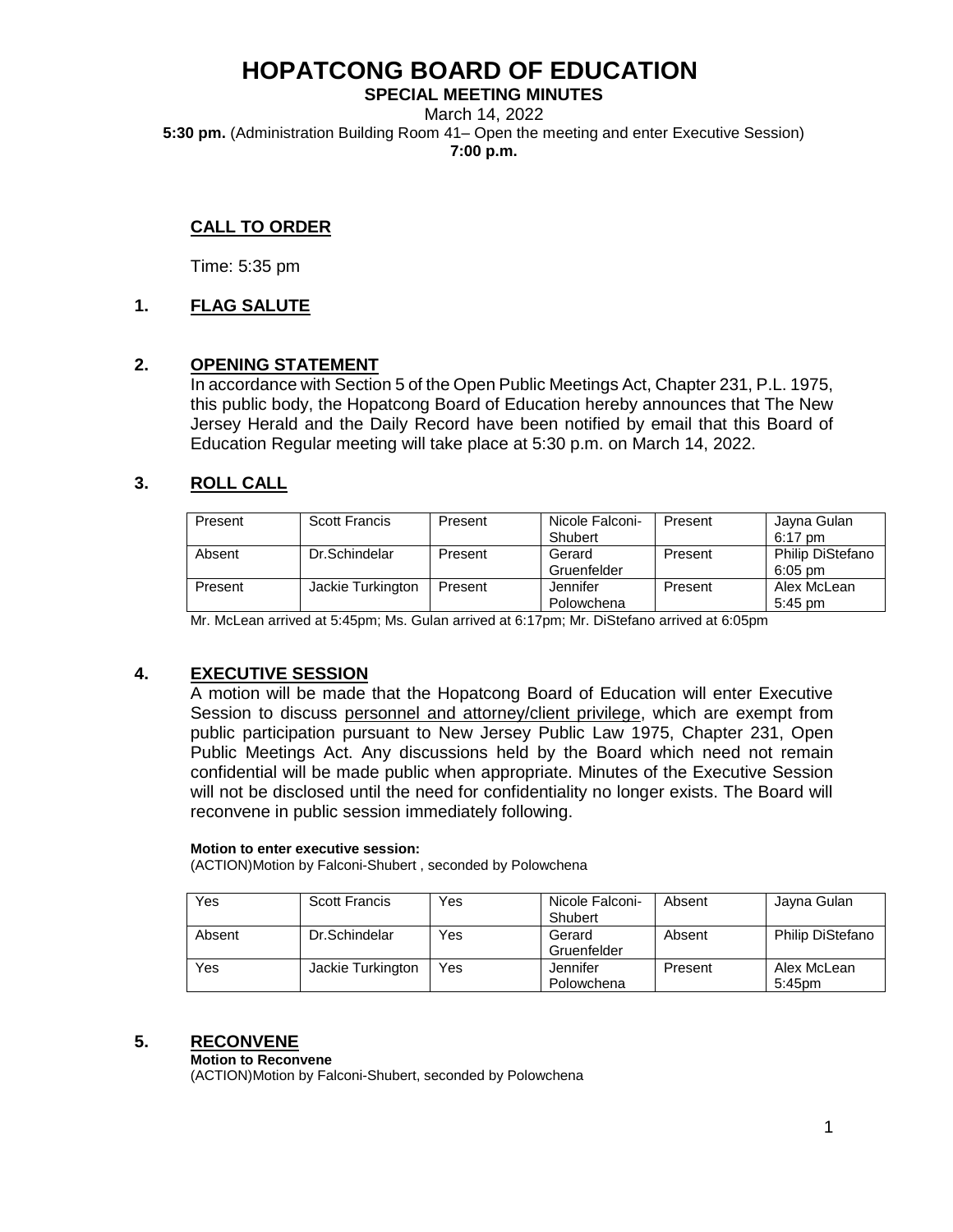### **SPECIAL MEETING MINUTES**

March 14, 2022

**5:30 pm.** (Administration Building Room 41– Open the meeting and enter Executive Session)

**7:00 p.m.**

| Yes    | <b>Scott Francis</b> | Yes | Nicole Falconi-<br>Shubert | Absent | Jayna Gulan      |
|--------|----------------------|-----|----------------------------|--------|------------------|
| Absent | Dr.Schindelar        | Yes | Gerard<br>Gruenfelder      | Absent | Philip DiStefano |
| Yes    | Jackie Turkington    | Yes | Jennifer<br>Polowchena     | Yes    | Alex McLean      |

# **6. COMMITTEE DISCUSSION**

Dr. Piccirillo presents committee discussions:

- a. Summer Programs (*Curriculum; Community Relations; Facilities)*
	- 1. Pods *Dr. Piccirillo discusses success with program last summer and willingness to continue again this summer.*
	- *2.* Alpha Best *Summer Camp will be offered again. Town Rec not offering camp.*
	- *3.* Orton-Gillingham *More training provided this summer through Fairleigh Dickenson*
	- *4.* Student Summer Camps led by Faculty Members *Week long sessions may be offered by staff this summer if staff display interest.*
- b. Adult Recreation Program (*Community Relations; Facilities, Finance) - if it generates an income, we will investigate offering programs.*
- c. Use of the High School Weight Room (*Community Relations; Facilities, Finance) – looking into hours of operation and liability issues. Maybe offer just during summer.*
- d. Cosmetology Staffing Position *(Personnel) – to replace resigning teacher.*
- e. Cosmetology Night School (*Community Relations; Facilities, Finance) – development for a lesser cost than local companies to attract students and increase district revenue.*
- *f.* Policy/Regulations *Discussion ensued regarding the following policies and regulations.*

# **Policies up for discussion:**

- P 7435 Alcoholic Beverages on School Premises
- P 7510 Use of School Facilities
- P 2464 Gifted and Talented Pupils
- P 0168 Recording Board Meetings
- P 5536 Random Drug Testing
- P TBD Students on Board of Education

# **Policies for first reading:**

| Student Surveys, Analysis, Evaluations,           |
|---------------------------------------------------|
| Examinations, Testing, or Treatment (M) (Revised) |
| Prevention and Treatment of Sports-Related        |
| Concussions and Head Injuries (M) (Revised)       |
| <b>Earned Sick Leave</b>                          |
|                                                   |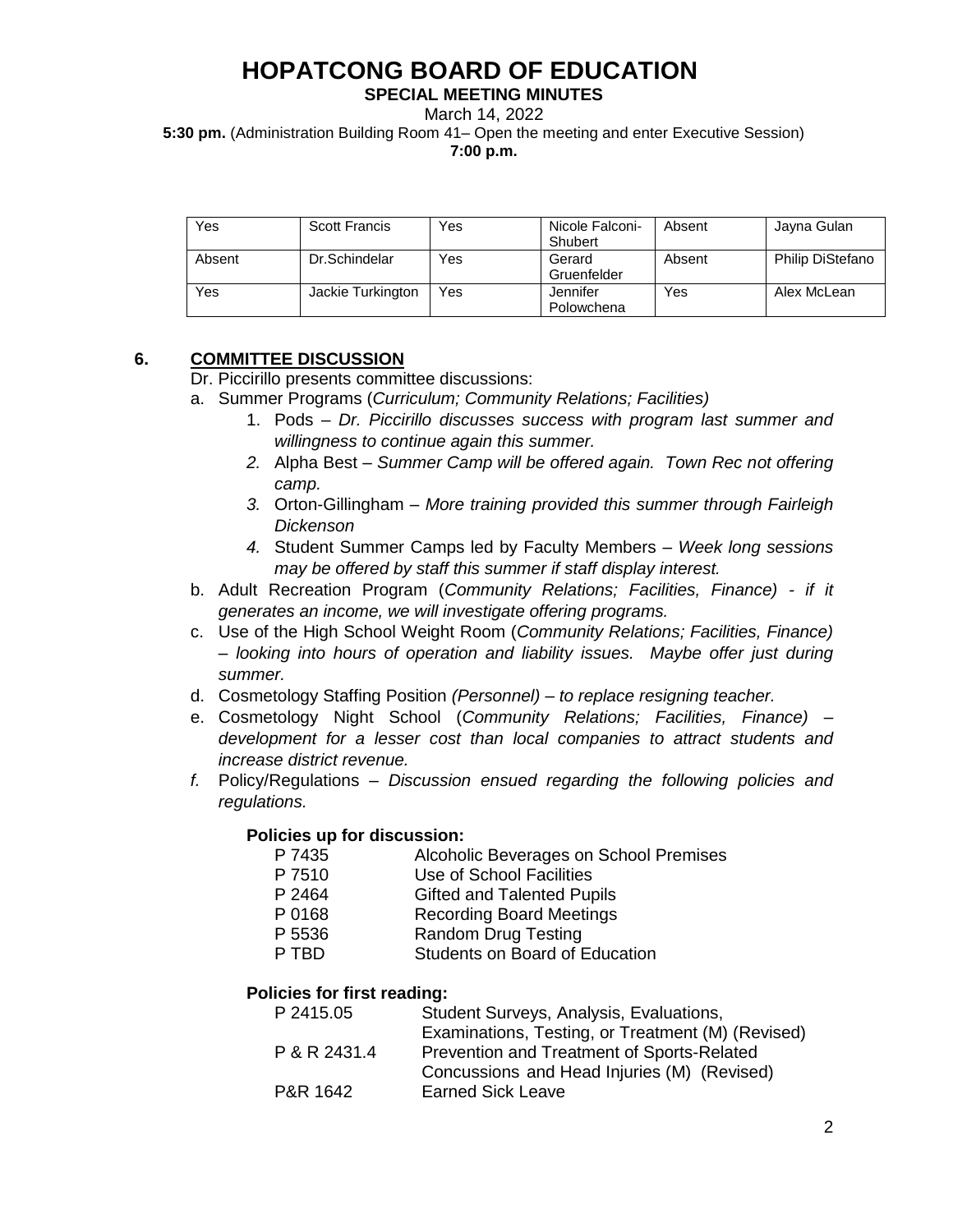### **SPECIAL MEETING MINUTES**

March 14, 2022

**5:30 pm.** (Administration Building Room 41– Open the meeting and enter Executive Session) **7:00 p.m.**

- g. Use of Schools as Event Spaces (*Community Relations; Facilities, Finance) – further discussion needed*
- h. Investing in Overnight Swaps (*Finance) – further discussion needed.*
- i. Drama Student Liaison *(Personnel) – Needed to help supervise students since the loss of Mr. Batche.*
- j. Transportation *(Transportation) – discussion regarding running our own fleet.*
- k. Facilities Updates (Facilities) *and discussion regarding River Styx garage*
- l. High School Graduation Date (*Community Relations)*
- m. Next Year School Calendar (*Community Relations) – Looking to add 5 snow days to calendar*
- n. Income Generating Ideas *(Finance)*
- o. Public Speaking Student Requirement *(Curriculum) – Dr. Piccirillo asks to table o. until next meeting.*
- *p.* Letter to Governor Murphy Regarding State Aid Cuts *(Community Relations; Finance) – will be signed by all Board members and shared with the community.*
- *q.* Employee Hire Incentive *(Personnel) – Desperate need for paraprofessional to meet IEP requirements.*
- *r.* GSA *(Curriculum)*
- *s.* New Hires *(Personnel)*
	- 1. Custodian (March 28)
	- 2. Social Worker (2022-2023) We are required by law to have a Social Worker; replacing one who is leaving.
- *t.* Budget Presentation/Final State Aid Figures *(Finance)*
- *u.* Governor Budget Update presented by Alex McLean *(Finance)*
- **7. PUBLIC COMMENT – GENERAL DISCUSSION –** A member of the public, Susan Zinsley discussed the 3 month absence of Mrs. Barroquierro at Tulsa and the reduction of academic and challenging work being provided by substitute teachers.

# **8. PERSONNEL**

Approval of the following personnel items, **8a-8b,** as recommended by the Superintendent of Schools and the Student Achievement Committee of the Board:

- a. Approval of **Susan Pallotta** as the High School Drama Club Student Liaison at \$28/hour.
- b. Approval of **Sean Norton** as Head Football Coach, Class A, Level 4 salary of \$7,712 for the 2022-2023 school year.

**Motion to approve 8a – 8b:**

(ACTION)Motion by Falconi-Shubert, seconded by Turkington